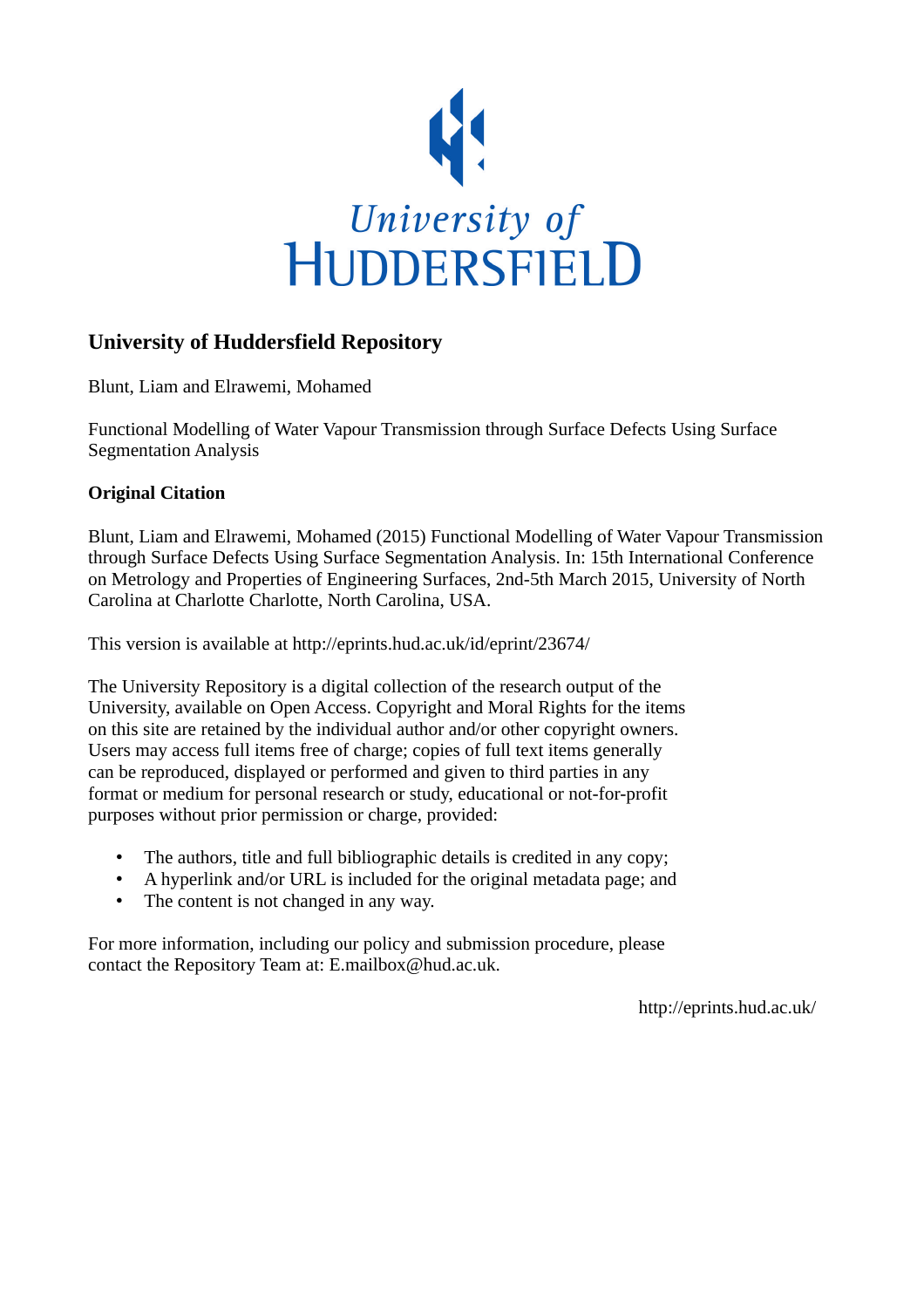# **Functional Modelling of Water Vapour Transmission through Surface Defects Using Surface Segmentation Analysis**

#### **L. Blunt<sup>1</sup> and M. Elrawemi<sup>1</sup>**

<sup>1</sup>EPSRC Centre for Advanced Metrology, University of Huddersfield, Oueensgate, Huddersfield, U.K.

E-mail: l.a.blunt@hud.ac.uk

**Abstract.** Flexible photovoltaic films have been recently shown to have efficiencies comparable to those of solid Si based photovoltaics. Flexible PV films have significant advantages in terms of ease of manufacture by roll-to-roll (R2R) techniques and in easy building integration. A significant challenge is the protection of the flexible solar cells from water vapour ingress, which seriously reduces cell life and efficiency. Transparent barrier films are a possible solution to addressing the water vapour transmission rate (WVTR) challenge. Consequently thin barrier films such as those made from  $Al_2O_3$  are the subject of increasing research interest when used for the encapsulation of flexible PV modules. The film can be produced by several thin film deposition processes such as atomic layer deposition (ALD). However, micro-scale defects in the barrier film such as pinholes and particulate debris have been shown to have serious consequences in terms of WVTR. Our previous research has empirically shown that small defects (≤3μm lateral dimension) were less significant in determining water vapour ingress. In contrast, larger defects ( $\geq$ 3 µm lateral dimension) have been shown to have a greater effect on the barrier functionality. The present paper illustrates the use of surface segmentation techniques to efficiently extract defect data from measured surface topography of barrier film sheets. Experimental results are presented where the defect information is correlated with the WVTR tests. A model is then presented to test the hypothesis that the major contributing defects to water vapour transmission rate (WVTR) are small numbers of large defects. The model presented in the paper shows excellent correlation with experimental results and provides a theoretical basis for the development of in process surface measurement for thin film R2R manufacture.

#### **1. Introduction**

Aluminum-oxide  $(A_1, O_3)$  coatings are widely used as oxygen and water vapour barriers in flexible photovoltaic (PV) industry. In this study, a thin layer (approx. 40 nm) of  $Al_2O_3$  deposited via atomic layer deposition (ALD) method, have been used on PEN polymer films to allow PV module transparency, flexibility and to provide an effective barrier layer to prevent the possibility of water vapour ingress into the final PV unit. This barrier material ideally has a water vapor transmission rate (WVTR) of less than  $10^{-4}$  g/m<sup>2</sup>/day[\[1\]](#page-6-0). Nevertheless, the barrier film properties are often affected by the chemical and physical structures of the barrier, concentration of the permeant, temperature and humidity as well as surface defects in the surface layer induced during the ALD deposition processes. In this paper, a theoretical model is developed to predict the quantity of water vapor permeation through the  $A1_2O_3$  ALD barrier films defects. The results of the model are then compared to experimental results where defects densities and size measured using lab based surface metrology techniques and analysed by means of "segmentation", the results are then correlated with measured barrier functionality.

#### *1.1 Theoretical background*

Ashley [\[2\]](#page-6-1) developed an equation to calculate the permeability coefficient of the water vapor through a polymer barrier film, and indicated that the permeability coefficient P*<sup>r</sup>* depends on the solubility coefficient S and the diffusion coefficient D (P<sub>*r*</sub>=DS). This equation is mathematically represented as;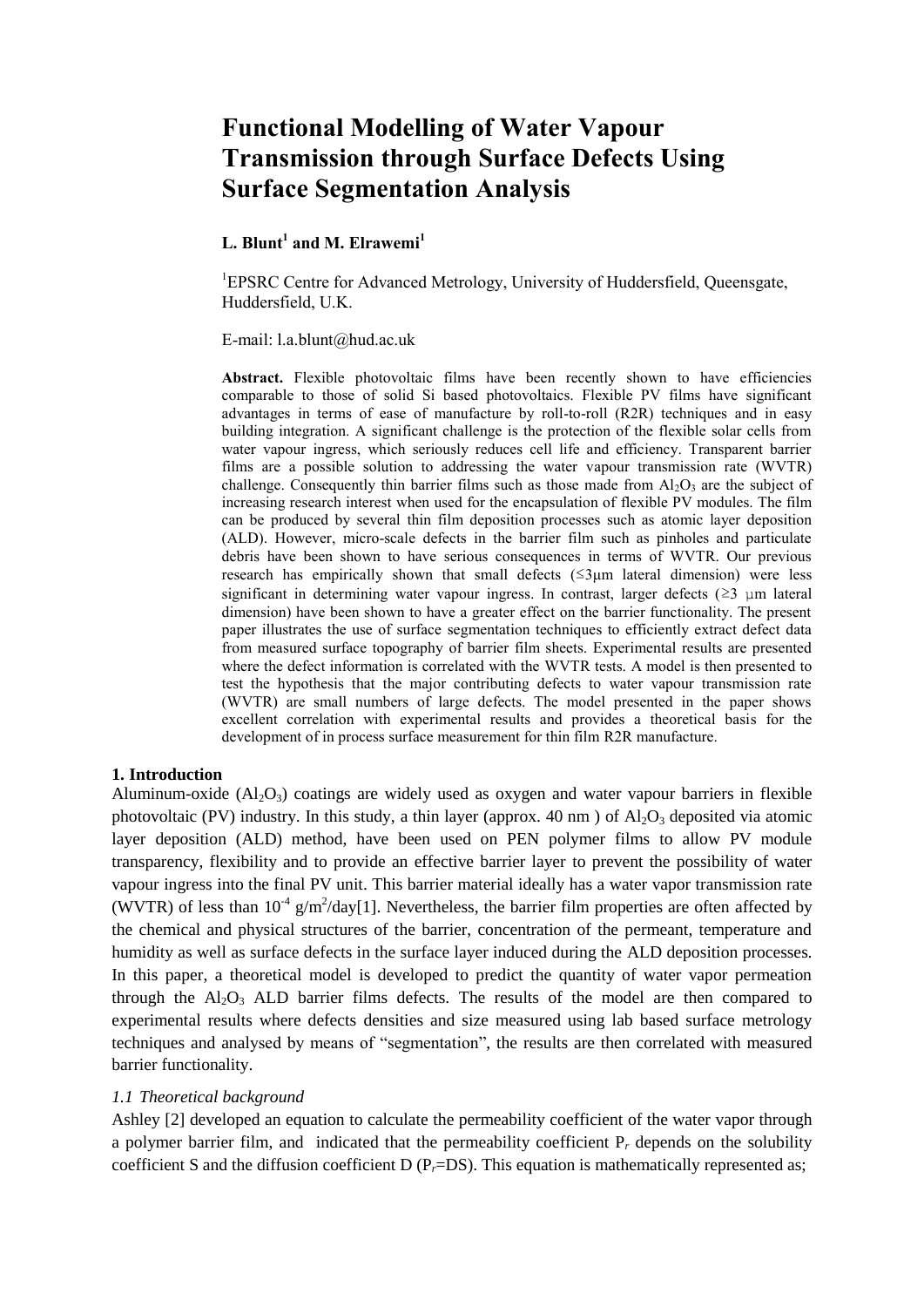$$
P_r = \frac{(quantity \ of \ permanent) \times (film \ thickness)}{(area) \times (time) \times (pressure \ drop \ across \ the \ film)}
$$

$$
p_r = DS = \frac{qL}{At\Delta P} \left(\frac{cm^3 cm}{cm^2 \cdot s \cdot Pa}\right) \qquad (1)
$$

Where  $q/t$  represents the quantity of permeant per unit of time (t), L refers to the film thickness, A is the area of the film and ∆P is the partial pressure difference of permeant across the film. However, in a typical water vapour permeation measurement such as the "MOCON®" test which has been used in this study,  $\Delta P$  in equation (1) relates to the partial pressure difference between nitrogen containing water at 90% RH on one side, and ultra-pure nitrogen on the other side, and in a such type of permeation test there is no pressure gradient across the sample so it is then reasonable to use the absolute value of the permeant's partial pressure  $P$ , instead of  $\Delta P$  [\[3\]](#page-6-2). Thus, equation (1) can be presented as the following;

$$
p_r = DS = \frac{qL}{AtP} \left( \frac{cm^3cm}{cm^2.s.P_a} \right)
$$
 (2)

Da Silva Sobrinho *et al* [\[3\]](#page-6-2) developed an equation to determine the quantity of permeant per unit of time through a polymer layer; this equation was based on Henry's law of solubility [\[4\]](#page-7-0), and expressed as;

$$
Q = \frac{q_H}{t} = \frac{ADSP}{L} = \frac{AD\varnothing}{L}
$$
 (3)

Where; the validity of Henry's law is assumed, and Ø represents the water vapor concentration in the film surface  $= SP$ , and it has been estimated to be 1  $g/cm<sup>3</sup>$ , D is the diffusion coefficient of the barrier film  $(m^2/s)[3]$  $(m^2/s)[3]$ .

In this present paper a model of water vapor permeation through the barrier film defects is presented, where the vapour transmission is assumed to be completely governed by defects geometries and densities.

#### **2. Theoretical model**

The basic assumption of the model presented in this paper is that, the combined film of thickness L has a transparent flexible barrier coating of  $(A_1_2O_3)$  with a single circular hole (defect) as shown in figure (1), and that it is exposed to permeant water vapour from the lower side as shown in figure (2). This orientation is consistent with that used in a  $MOCON<sup>®</sup>$  test.



qн **Ro** Polymer substrate qн

**Figure 1**. SEM image of hole type defect in the  $Al_2O_3$  ALD barrier film

**Figure 2.** A schematic representation of a hole defect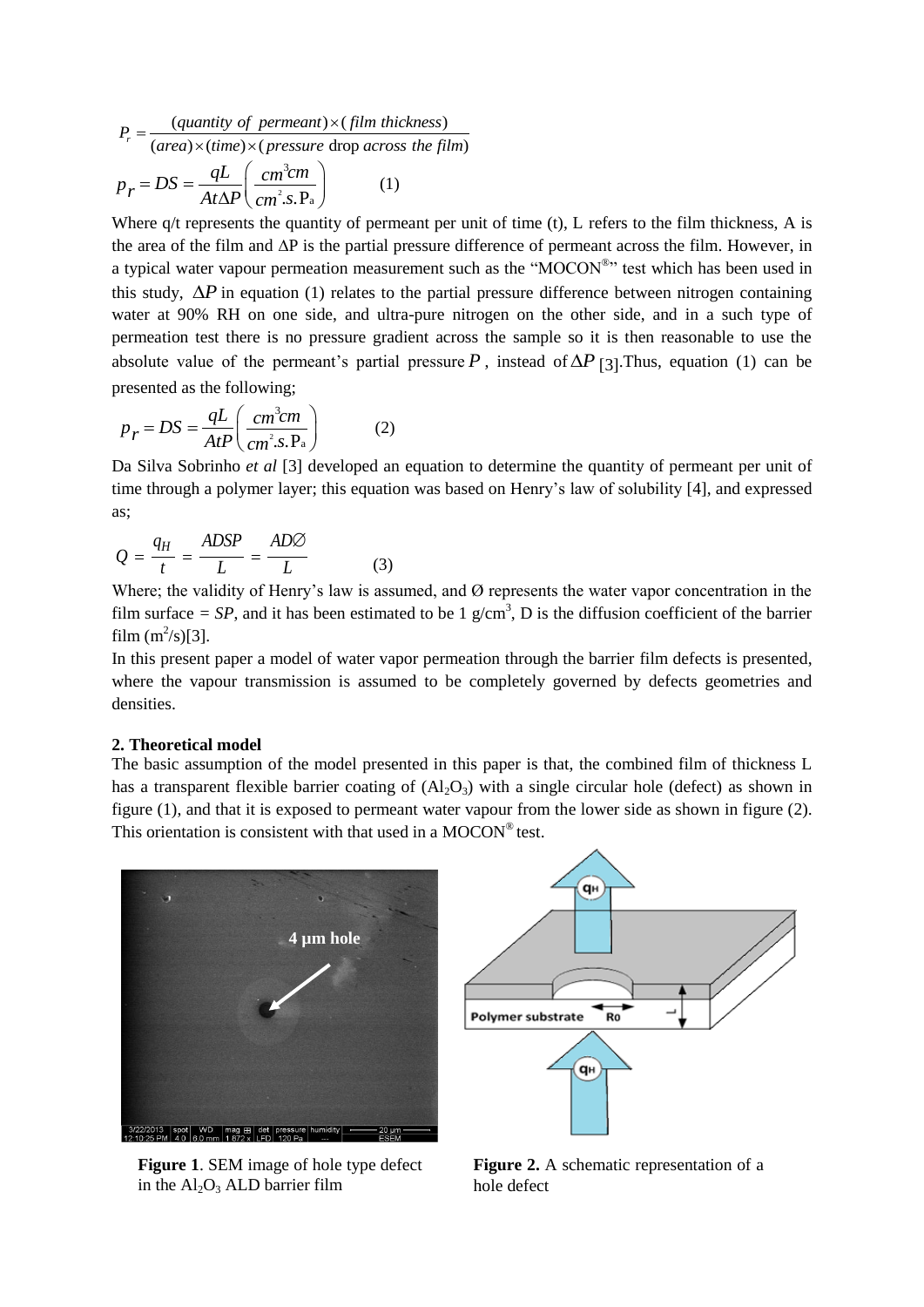To determine the quantity of the water vapour  $q_H$ , leaving the barrier film in the case of the hole present as shown in figure (2), the quantity of permeant traversing the polymer and through the hole per unit time can be provided by modifying equation (3) and introducing the barrier film as having a circular hole area  $(\pi R^2)$ ;

$$
Q = \frac{q_H}{t} = \frac{\pi R_0^2 D\varnothing}{L}
$$
 (4)

Where R<sub>0</sub> is the hole radius, D is the diffusion coefficient of the barrier film  $(m^2/s)$ , Ø is the water vapor concentration ( $g/cm<sup>3</sup>$ ) and L is the combined film thickness. However, to determine the rate of the water vapour that penetrates the hole over the whole substrate area  $(g/m^2/day)$ , Eq. (4) can be expressed as the following [\[5\]](#page-7-1);

$$
WVTR = \frac{Q}{A} \qquad (g/m^2 / day) \tag{5}
$$

Where; Q is the amount of the water vapor passing through a film of thickness L and total area A during time t driven by a partial pressure differential P across the film.

Moreover, in order to discuss water vapor permeation through a barrier coating containing several defects (holes), equation (5) can be modified for (N) pinholes as follows:

$$
WVTR = \sum_{0}^{N} \left(\frac{Q}{A}\right) N \tag{6}
$$

N, is the number of defects (pinholes) in the sample area.

#### **3. Experimental work**

The study was based on a set of two 80 mm diameter film samples coated with 40nm of  $Al_2O_3$  using ALD method. The base film substrate used was Polyethylene Naphthalate (PEN); where the thickness of this substrate was specified to be 125µm. According to the manufacturer's data, this material (PEN) has a water vapor diffusion coefficient of  $4\times10^{-12}$  cm<sup>2</sup>/s at 38 C°. Prior to the surface measurements, the  $Al_2O_3$  ALD samples were measured for water vapor transmission rate (WVTR) using Isostatic standard test (MOCON®) instrumentation [\[6\]](#page-7-2) at  $38^{\circ}$  C and 90% RH.

| <b>Sample No</b> | Water vapor transmission rate $(g/m^2/24)$ hrs.) Stabilisation time (day) |  |
|------------------|---------------------------------------------------------------------------|--|
|                  | $4.1 \times 10^{-3}$                                                      |  |
|                  | $2.0\times10^{-3}$                                                        |  |

The MOCON<sup>®</sup> test results in table (1) show that sample 1 had the highest WVTR after a stabilization time of 5 days. In this study, quantitative surface measurement was carried out using optical interferometry (CCI-3000 Taylor Hobson Ltd.) and the topography was characterized using areal parameters (ISO25178-2, 2012). The proportion of the surface area characterised was 14% of the total area of each sample equating to 703 mm<sup>2</sup>, this comprised 700 measurements per sample.

#### *3.1 Surface topography analysis*

Segmentation analysis was carried out on the data (700 data files) in order to extract and count the number of significant defects present on the substrates, using a series of mathematical and thresholding techniques [\[7,](#page-7-3) [8\]](#page-7-4) as shown in figure (3) and figure (4).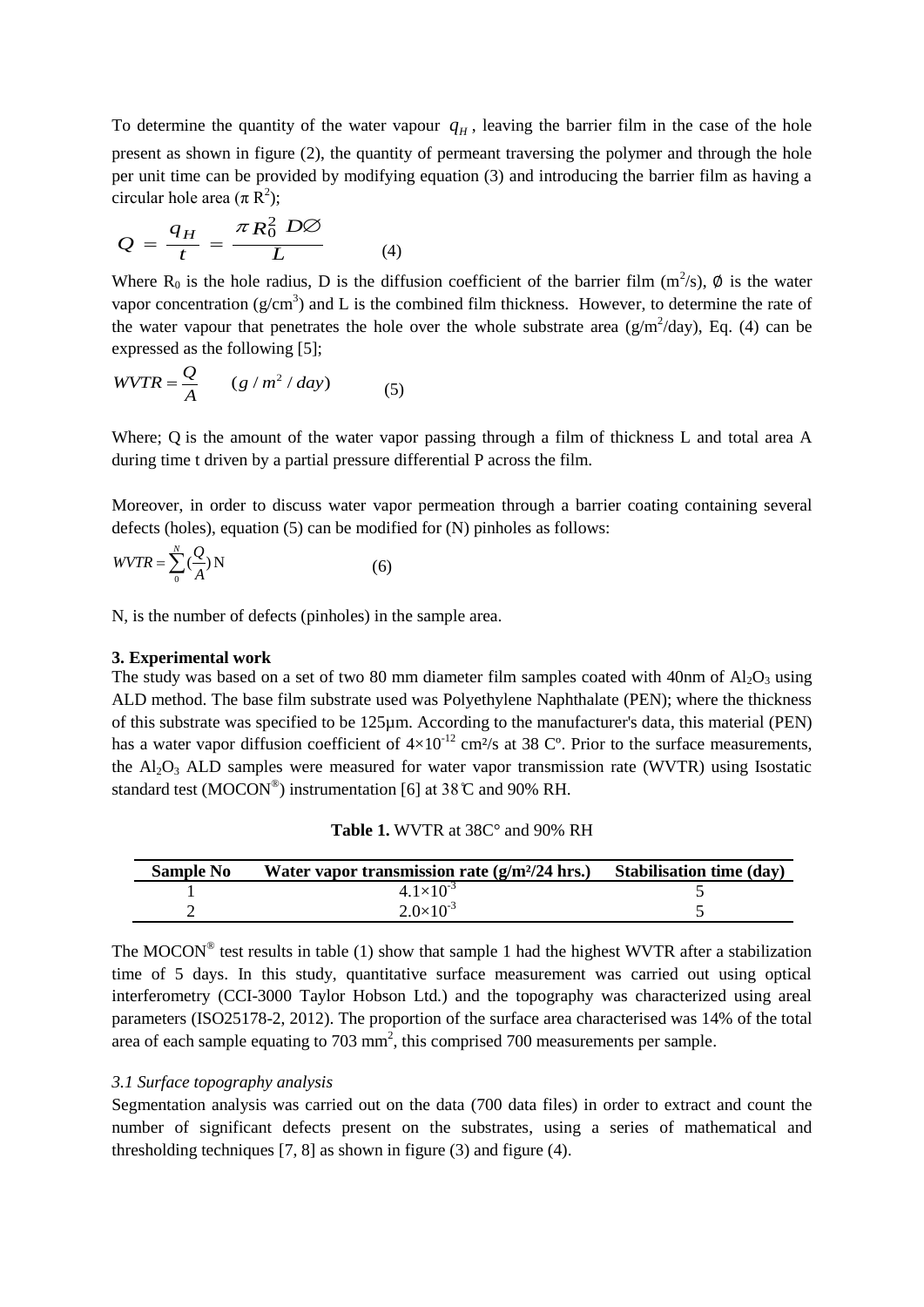

**Figure 3.** Segmentation analysis for single defect



**Figure 4.** Segmentation analysis for multiple defects

In this case a significance value of  $3\times$ Sq vertical (where, S<sub>q</sub> for non-defective area = 0.8 nm per field of view, see figure 5) and  $\geq$  15um (based on optical microscopy analysis) lateral was applied to compare defects on the two samples. Using these criteria it was possible to segment the surface data and record the defect density/count across the surface data sets collected form the ALD coated barrier layers. Figure (6) shows significant defects count at  $3 \times$ Sq vertical and 15um lateral pruning conditions.



The analysis of the results in figure (6) indicated that there was evidence of correlation between the number of large defects and the WVTR value. The high WVTR specimen had a larger density of significant defects as compared to the better performing substrate. However, even for sample (2) there are still approximately four significant defects affecting the barrier performance by allowing water vapor ingress. The question that remains is, what is the cut-off level between large significant defects and small insignificant defects?

Therefore, different area pruning conditions were applied whilst the height prune condition of  $3\times$ Sq remained the same. Using these criteria the defect density count appeared to converge around 2.5 μm (lateral dimension) see figure (7). Above this lateral cut off value the significant defect density level was consistently higher for the sample with the higher WVTR (sample 1) and from approximately 3 µm the defect density count remained stable. These results appear to indicate that defects of less than 3 µm in lateral size have less significant impact on the barrier film functionality. Further evidence of this is provided by the fact that the sample with the lower WVTR has a higher defect density when smaller defect sizes are considered as shown in figure (7).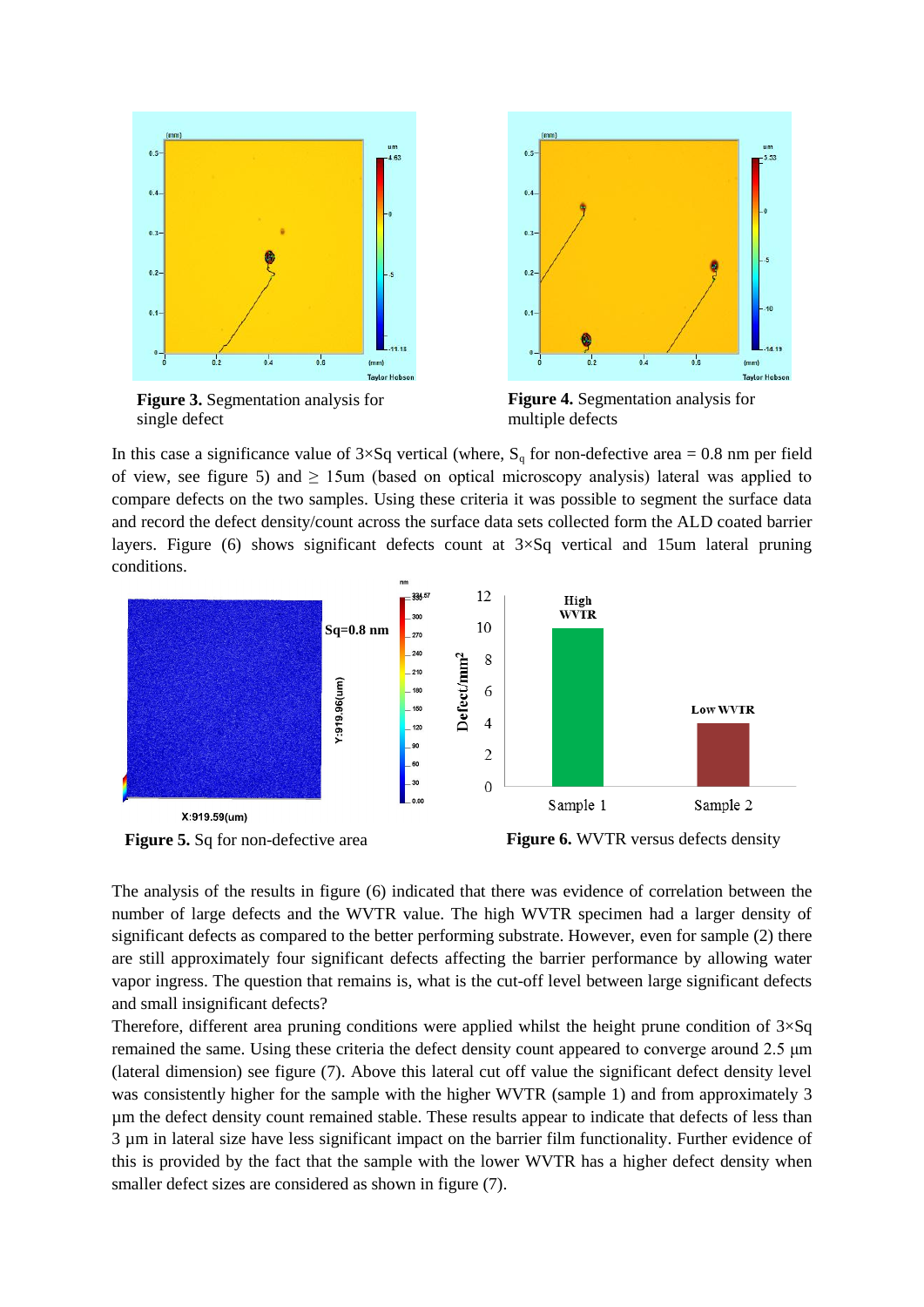

**Figure 7.** Defects count at different lateral pruning conditions

**Figure 8.** Cumulative defect surface area at different lateral pruning conditions

Also, figure (8) shows a plot of the accumulated surface area of the defects measured on the two samples. The results show that when all defects with a lateral widths down to 1μm are used in the analysis, sample 1 (higher WVTR) consistently has a higher cumulative surface area value. Therefore, it is possible now to classify the defects in terms of their significance in accordance to the lateral and vertical scale as shown in table 2.

| <b>Table 2.</b> Shows the $Al_2O_3$ barrier film defects size |  |  |  |
|---------------------------------------------------------------|--|--|--|
|---------------------------------------------------------------|--|--|--|

|                       | <b>Feature Size</b>          |                               |  |
|-----------------------|------------------------------|-------------------------------|--|
| <b>Type of defect</b> | Sq (vertical)                | Width                         |  |
| Significant           | $\geq$ 2.4 nm/ field of view | $\geq$ 3 µm lateral dimension |  |
| Non-significant       | $\leq$ 2.4nm/ field of view  | $\leq$ 3 µm lateral dimension |  |

#### *3.2 WVTR results analysis*

The WVTR tests (MOCON<sup>®</sup>) were conducted on an area of 80 mm diameter as mentioned previously. Hence in order to compare the experimental and the theoretical model results, the surface topography analysis data needs to be scaled up for an area of 80 mm diameter. Thus assuming that all the defects over the samples are essentially circular and have a homogeneous distribution, based on these two suppositions figure (7) and (8) can be scaled up to  $80 \text{mm}^2$  as shown in the following figures.



**Figure 9.** Defects count at different lateral pruning conditions for an area of 80  $mm<sup>2</sup>$ 

**Figure 10.** Cumulative defect surface area at different lateral pruning conditions for an area of 80 mm diameter

Referring back to the theoretical model presented earlier in this paper and using Eq. (5) and Eq. (6) for the given sets of parameters and variables for each sample, as shown in appendix (1), and substituting all the known data in equation (6), the theoretical model based on the approach of Da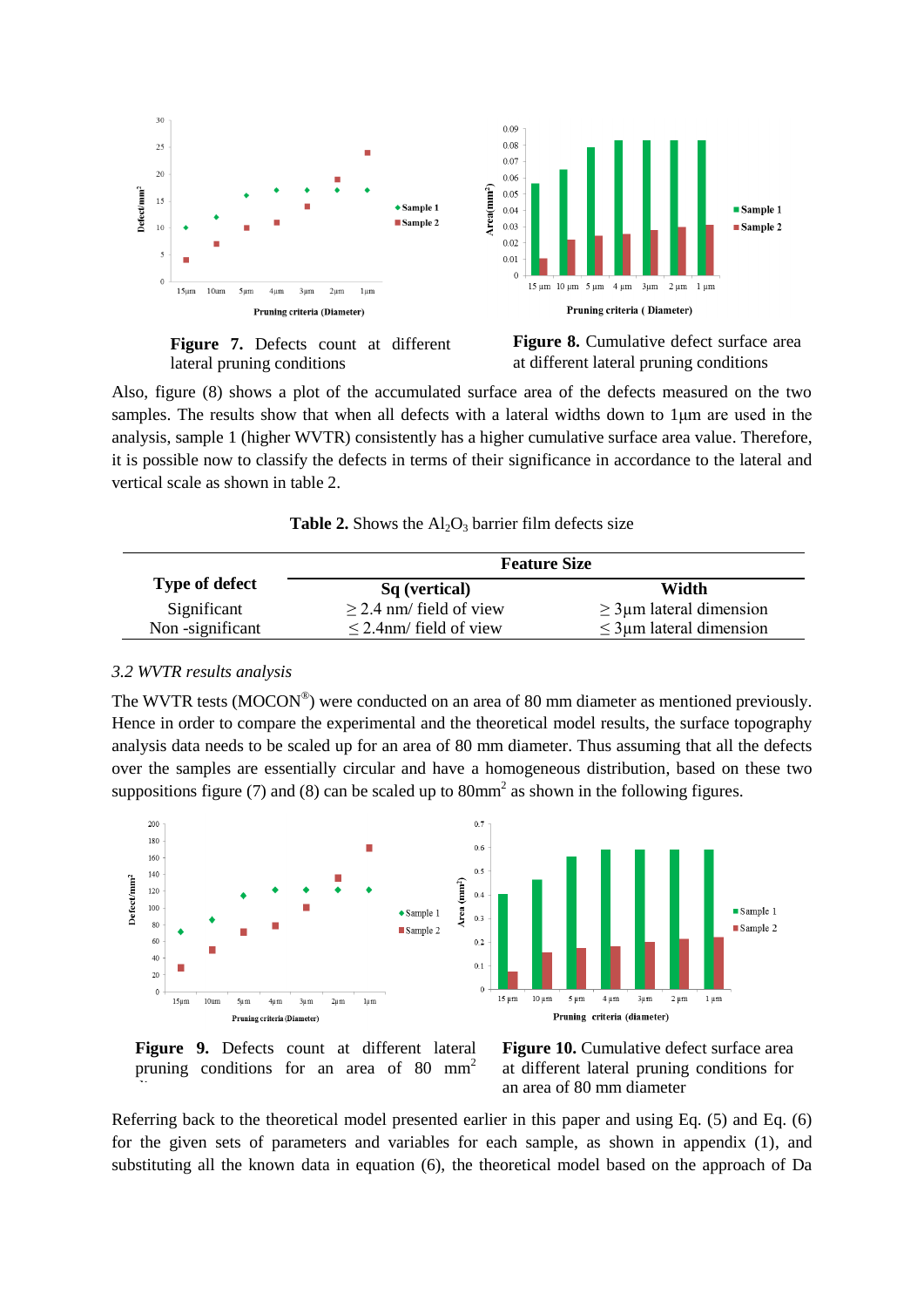Silve Sobrino *et al* [\[3\]](#page-6-2) led to results which are similar to those obtained by surface topography analysis and experimental WVTR test results. Calculations are shown in appendix (1).



Figure 11. Comparison between the theoretical at (3µm lateral cut-off) and experimental (MOCON®) results

The results in figure (11) indicate that sample (1) has a higher WVTR value than sample (2). This result is similar to that obtained experimentally using MOCON® test. This would seem to confirm that the theoretical model presented in this paper after Da Silva Sobrino *et al* [3] has the potential to be used for understanding the mechanism of water vapor permeation through flexible PV barrier films defects.

#### **4. Conclusion**

The present findings from the segmentation analysis and the theoretical model developed in this paper both seem to suggest that the total permeation rate through small numbers of larger defects ( $> 3 \mu m$ ) is much more significant for barrier functionality than the total permeation rate through large numbers of small pinhole-type defects ( $\leq 3\mu$ m) over the same area of substrate. The model presented in this paper could therefore also be used for the understanding of the overall PV module performance and lifespan and provides a theoretical basis for the development of in process surface measurement for thin film R2R manufacture.

#### **Acknowledgements**

The authors would like to thank the EU for providing funds to carry out this work via the NanoMend project NMP4 LA-2011-280581, the EPSRC Centre for Innovative Manufacturing in Advanced Metrology (EP/I033424/1), and the Libyan cultural attaché in London.

#### **References**

- <span id="page-6-0"></span>[1] A. A. Dameron, S. D. Davidson, B. B. Burton, P. F. Carcia, R. S. McLean, and S. M. George, "Gas diffusion barriers on polymers using multilayers fabricated by Al2O3 and rapid SiO2 atomic layer deposition," *The Journal of Physical Chemistry C,* vol. 112, pp. 4573-4580, 2008.
- <span id="page-6-1"></span>[2] R. Ashley, "Permeability and plastics packaging," in *Polymer permeability*, ed: Springer, 1985, pp. 269-308.
- <span id="page-6-2"></span>[3] A. da Silva Sobrinho, G. Czeremuszkin, M. Latreche, and M. Wertheimer, "Defectpermeation correlation for ultrathin transparent barrier coatings on polymers," *Journal of Vacuum Science & Technology A,* vol. 18, pp. 149-157, 2000.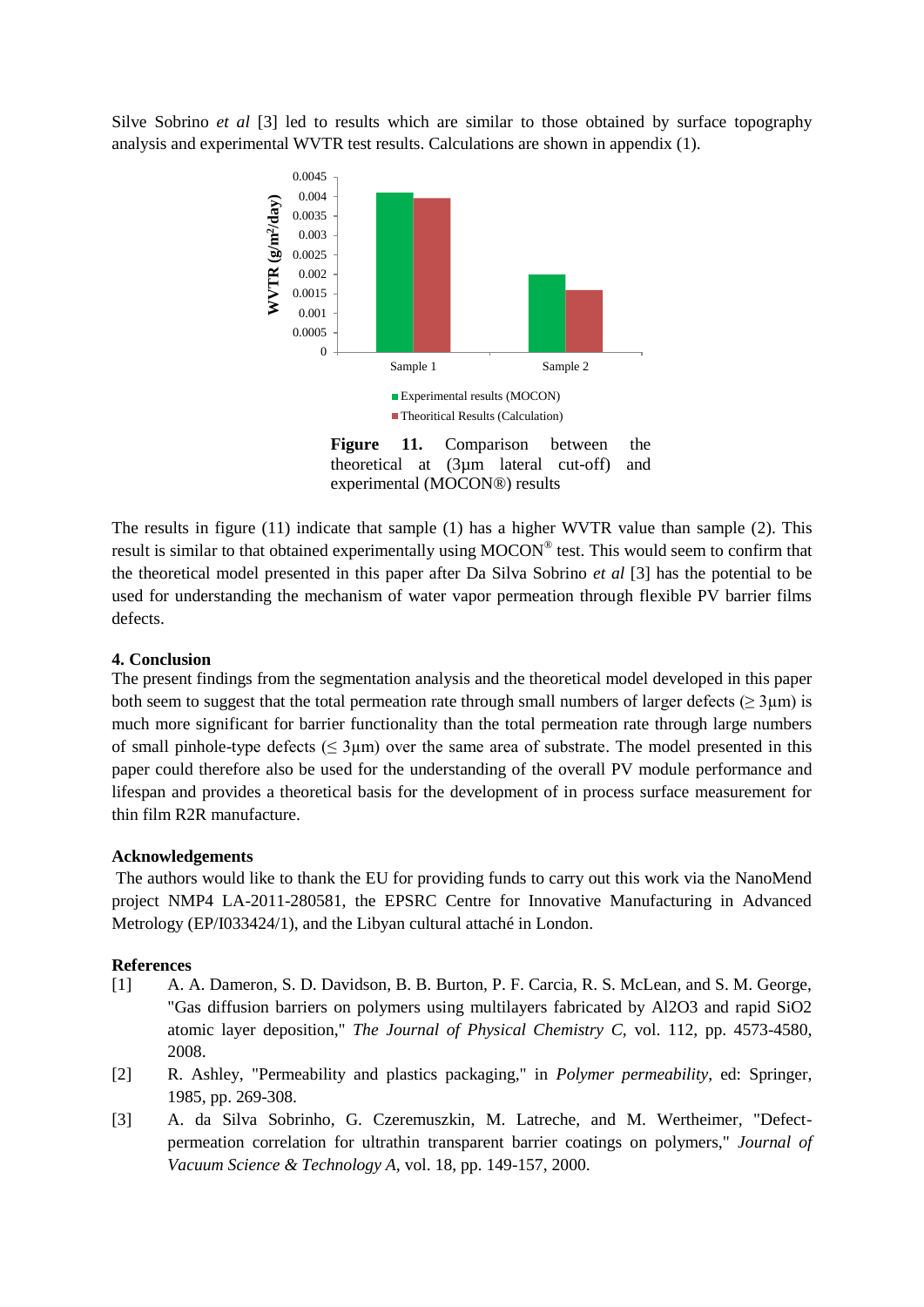- <span id="page-7-0"></span>[4] A. P. Roberts, B. M. Henry, A. P. Sutton, C. R. M. Grovenor, G. A. D. Briggs, T. Miyamoto, M. Kano, Y. Tsukahara, and M. Yanaka, "Gas permeation in silicon-oxide/polymer (SiOx/PET) barrier films: role of the oxide lattice, nano-defects and macro-defects," *Journal of Membrane Science,* vol. 208, pp. 75-88, 2002.
- <span id="page-7-1"></span>[5] F. Debeaufort, A. Voilley, and P. Meares, "Water vapor permeability and diffusivity through methylcellulose edible films," *Journal of Membrane Science,* vol. 91, pp. 125-133, 1994.
- <span id="page-7-2"></span>[6] B. Duncan, J. Urquhart, and S. Roberts, *Review of measurement and modelling of permeation and diffusion in polymers*: National Physical Laboratory Middlesex, UK, 2005.
- <span id="page-7-3"></span>[7] ISO25178-2, "Geometrical product specifications (GPS) -- Surface texture: Areal -- Part 2: Terms, definitions and surface texture parameters," 2012.
- <span id="page-7-4"></span>[8] L. Blunt and S. Xiao, "The use of surface segmentation methods to characterise laser zone surface structure on hard disc drives," *Wear,* vol. 271, pp. 604-609, 2011.